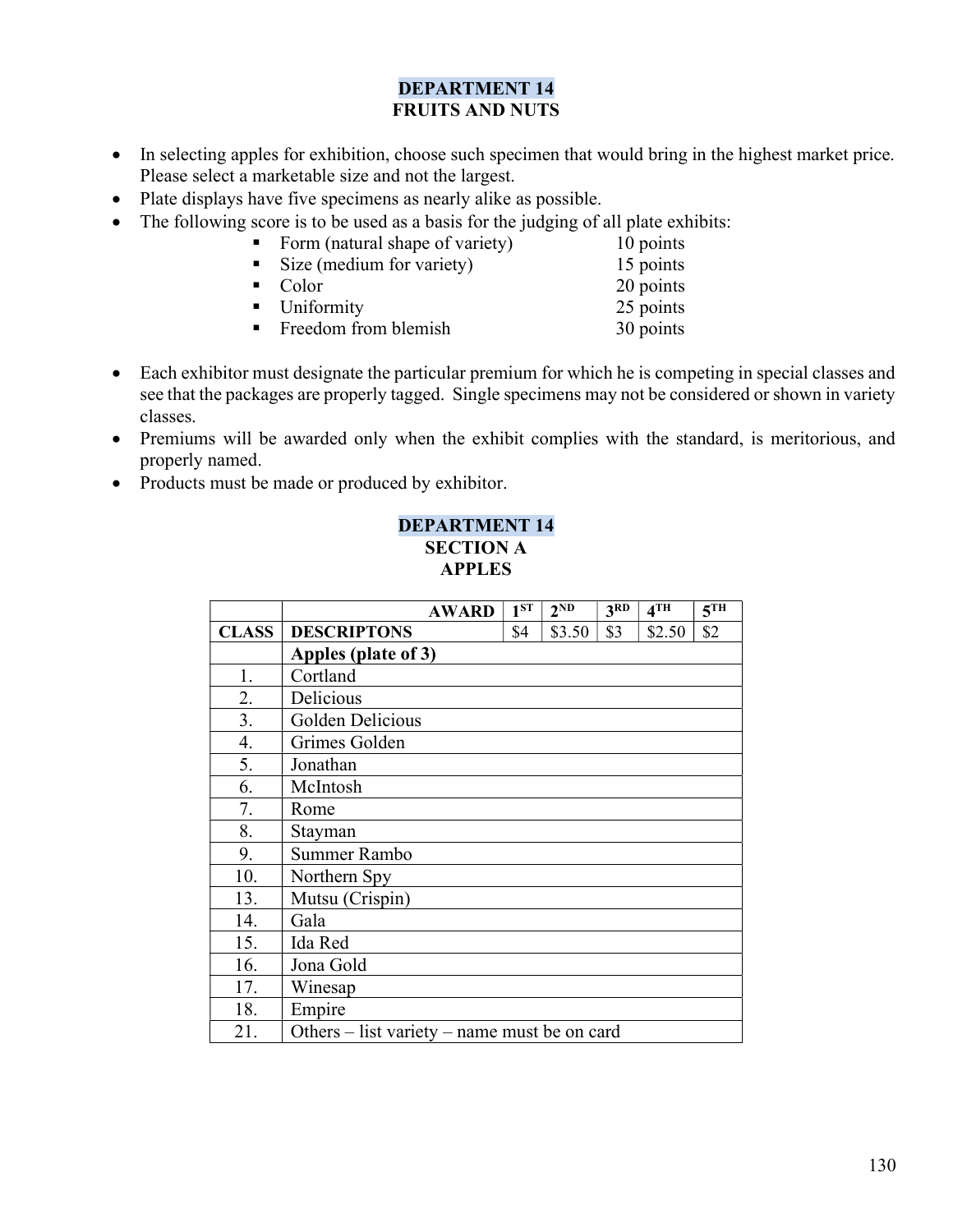## DEPARTMENT 14 SECTION B OTHER FRUITS

|              | <b>AWARD</b>                                                                  | 1 <sup>ST</sup> | 2 <sub>ND</sub> | 3 <sub>RD</sub> | 4TH    | 5 <sup>TH</sup> |  |
|--------------|-------------------------------------------------------------------------------|-----------------|-----------------|-----------------|--------|-----------------|--|
| <b>CLASS</b> | <b>DESCRIPTIONS</b>                                                           | \$4.00          | \$3.50          | \$3.00          | \$2.50 | \$2.00          |  |
|              | Peaches (plate of 3)                                                          |                 |                 |                 |        |                 |  |
| 1.           | Any White                                                                     |                 |                 |                 |        |                 |  |
| 2.           | Elberta                                                                       |                 |                 |                 |        |                 |  |
| 3.           | <b>Crest Haven</b>                                                            |                 |                 |                 |        |                 |  |
| 4.           | Hale Haven                                                                    |                 |                 |                 |        |                 |  |
| 5.           | Red Haven                                                                     |                 |                 |                 |        |                 |  |
| 6.           | Others $-$ list variety $-$ name must be on entry card                        |                 |                 |                 |        |                 |  |
|              | Pears (plate of 3)                                                            |                 |                 |                 |        |                 |  |
| 10.          | <b>Bartlett</b>                                                               |                 |                 |                 |        |                 |  |
| 11.          | Duchess                                                                       |                 |                 |                 |        |                 |  |
| 12.          | Kiefer                                                                        |                 |                 |                 |        |                 |  |
| 13.          | Seckel                                                                        |                 |                 |                 |        |                 |  |
| 14.          | Anjou                                                                         |                 |                 |                 |        |                 |  |
| 15.          | <b>Winter Nellis</b>                                                          |                 |                 |                 |        |                 |  |
| 16.          | <b>Bosc</b>                                                                   |                 |                 |                 |        |                 |  |
| 17.          | Other $-$ list variety $-$ name must be on entry card                         |                 |                 |                 |        |                 |  |
|              | Plums (plate of 3)                                                            |                 |                 |                 |        |                 |  |
| 20.          | Shiro Plum                                                                    |                 |                 |                 |        |                 |  |
| 21.          | Stanley                                                                       |                 |                 |                 |        |                 |  |
| 22.          | Gage Types                                                                    |                 |                 |                 |        |                 |  |
| 23.          | Elephant Heart                                                                |                 |                 |                 |        |                 |  |
| 24.          | <b>Italian Prune</b>                                                          |                 |                 |                 |        |                 |  |
| 25.          | German Prune                                                                  |                 |                 |                 |        |                 |  |
| 26.          | <b>Quinces</b> $-3$ of any named varieties (list variety)                     |                 |                 |                 |        |                 |  |
| 30.          | Fancy Fruit Baskets, assorted native fruit                                    | \$6.00          | \$5.00          | \$4.00          | \$3.00 | \$2.00          |  |
|              | <b>Berries (single plate)</b>                                                 | \$4.00          | \$3.50          | \$3.00          | \$2.50 | \$2.00          |  |
| 32.          | <b>Blackberries</b>                                                           |                 |                 |                 |        |                 |  |
| 33.          | <b>Blueberries</b>                                                            |                 |                 |                 |        |                 |  |
| 34.          | Currants                                                                      |                 |                 |                 |        |                 |  |
| 35.          | Elderberries                                                                  |                 |                 |                 |        |                 |  |
| 36.          | Gooseberries                                                                  |                 |                 |                 |        |                 |  |
| 37.          | <b>Red Raspberries</b>                                                        |                 |                 |                 |        |                 |  |
| 38.<br>39.   | <b>Black Raspberries</b><br><b>Strawberries</b>                               |                 |                 |                 |        |                 |  |
|              | Other berries not listed                                                      |                 |                 |                 |        |                 |  |
| 40.          |                                                                               |                 |                 |                 |        |                 |  |
| 42.          | Seeded Grapes (plate, two bunches)-variety name must be on entry card<br>Blue |                 |                 |                 |        |                 |  |
| 43.          | White                                                                         |                 |                 |                 |        |                 |  |
| 44.          | Red                                                                           |                 |                 |                 |        |                 |  |
|              | Seedless Grapes (plate, two bunches)-variety name must be on entry card       |                 |                 |                 |        |                 |  |
| 48.          | Blue                                                                          |                 |                 |                 |        |                 |  |
| 49.          | White                                                                         |                 |                 |                 |        |                 |  |
| 50.          | Red                                                                           |                 |                 |                 |        |                 |  |
| 52.          | <b>Fancy Basket Assorted</b>                                                  | \$6.00          | \$5.00          | \$4.00          | \$3.00 | \$2.00          |  |
|              |                                                                               |                 |                 |                 |        |                 |  |